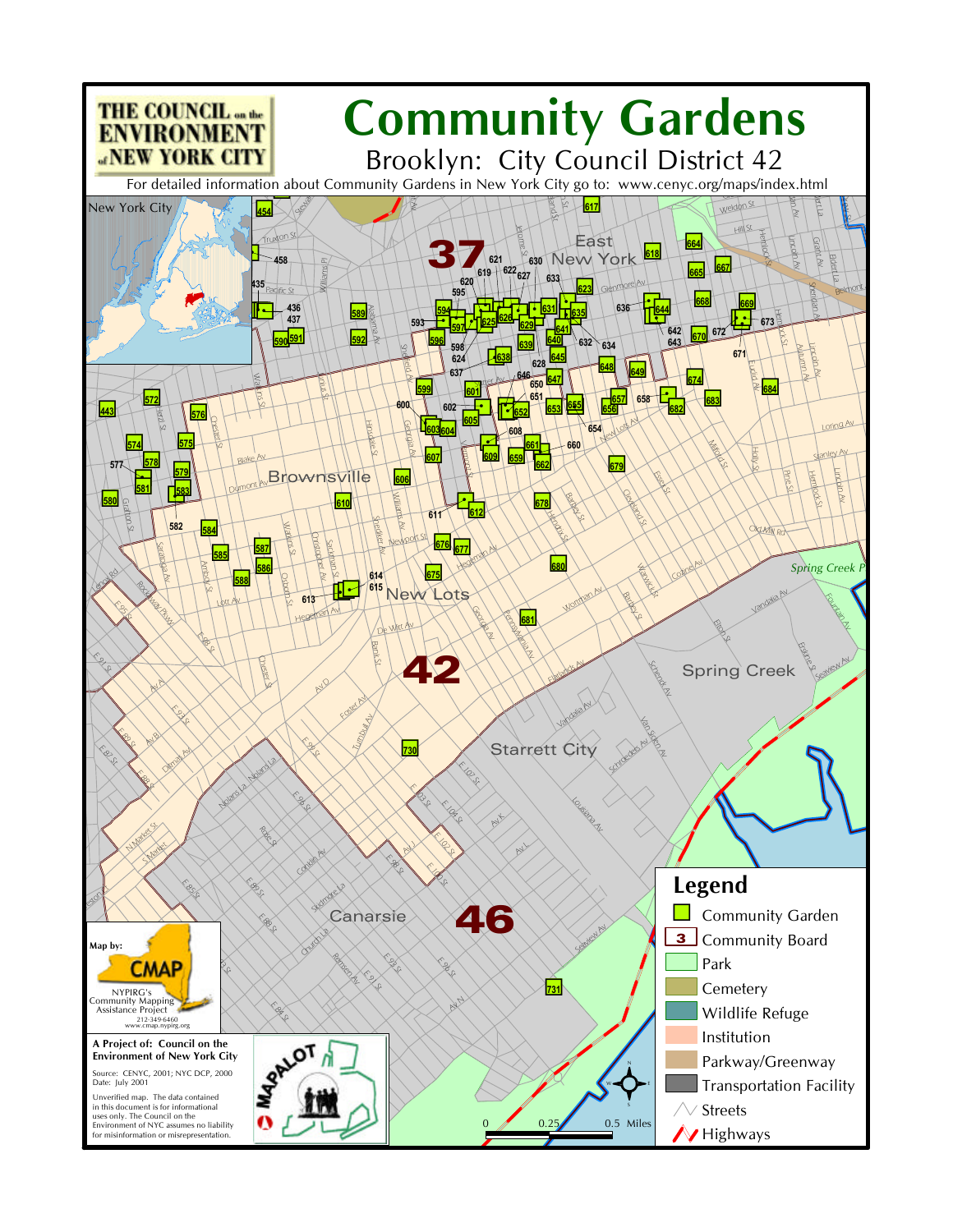

For detailed information about Community Gardens in New York City go to: www.cenyc.org/maps/index.html

THE COUNCIL on the

**ENVIRONMENT ANEW YORK CITY** 

## Brooklyn: City Council District 42

| <b>ADDRESS</b>                          |
|-----------------------------------------|
| 102-106 Bristol Street                  |
| 754 Hopkinson Avenue                    |
| 156 Riverdale/N/W/C Riverdale & Bristol |
| 823 Newport Street                      |
| Rockaway Avenue, S/E/C Riverdale Ave.   |
| 144 Newport Street                      |
| 277,283,287 New Jersey Avenue           |
| 312 Pennsylvania Avenue                 |
| 635-639 Blake Ave                       |
| 642-648 Blake Avenue                    |
| 449-461 Williams Avenue/ 470 Alab       |
| 452 Pennsylvania Ave                    |
| 494 Bradford Street                     |
| 522 Bradford Street                     |
| N/E/C Powell St. & Livonia Ave.         |
| New Jersey Ave                          |
| 668 Vermont St.                         |
| 93 New Lots Avenue                      |
| 95-103 New Lots Avenue                  |
| 633 Powell Street                       |
| 436 Van Siclen Avenue                   |
| 447 Jerome Street                       |
| 992 Sutter Avenue                       |
| 555-557 Shepherd Avenue                 |
| 780-788 Blake Avenue                    |
| 790 Blake Avenue                        |
| 532 Hendrix Street                      |
| 565 Barbey St.                          |
| 601 Warwick Street                      |
| 587 Warwick Street                      |
| 585 Elton Street                        |
|                                         |

Continued on Next Page